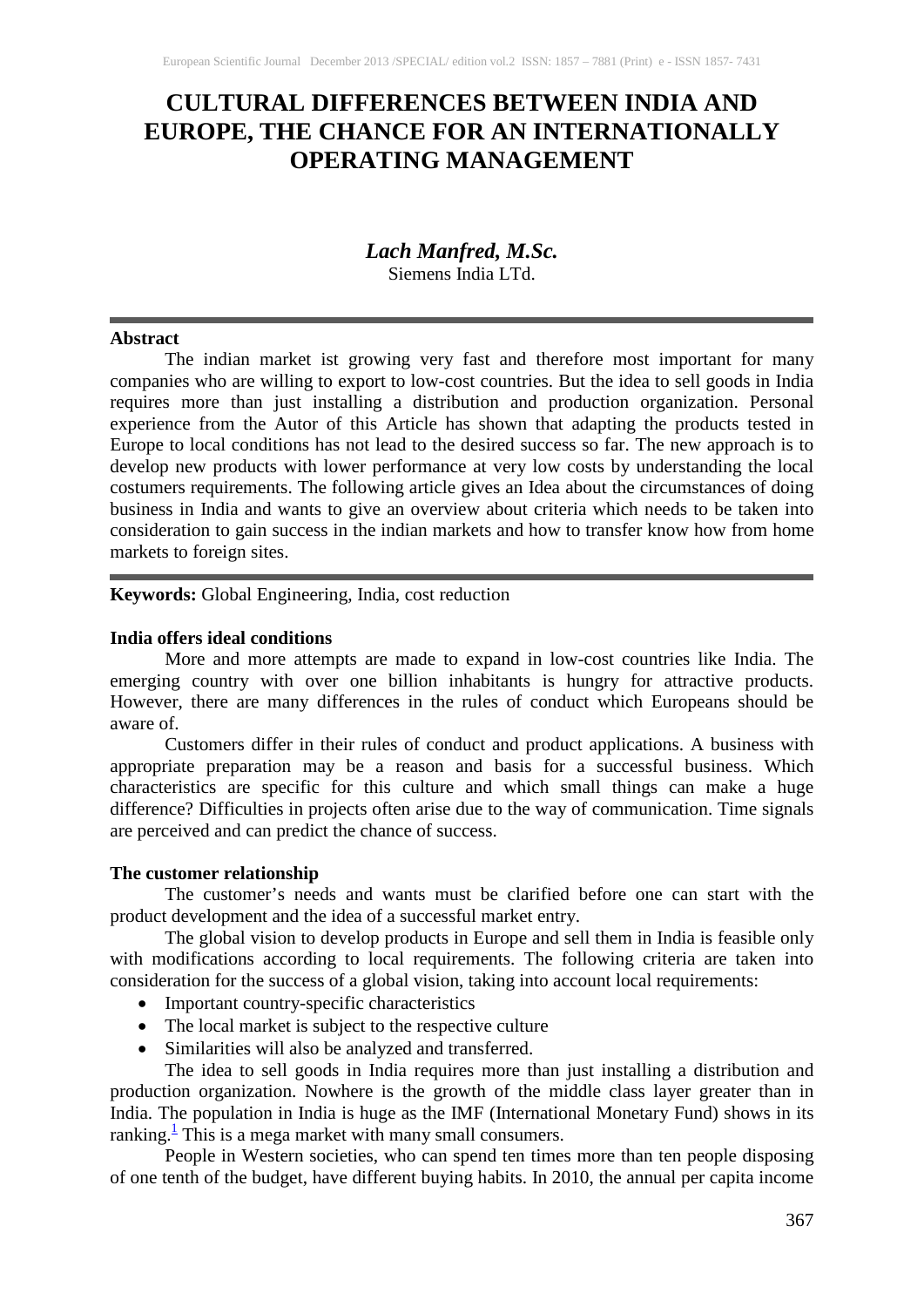in the U.S. was at 47,000 U.S. dollars, in India it was only 3,000 U.S. dollars. Even with continued economic growth, it will take more than two generations to reach the income level of the United States.

Nevertheless, the income in India is steadily increasing and the demand for industrial goods is high. In addition to modern machinery, household appliances and cooling systems, the demand for mobility is rising as well. Many problems in India could be solved by using latest technology from western countries.

The will and openness to technology leadership can be found all across Germany. However, the market entry does not begin with the export office. First, it is important to leave past experience and knowledge behind. In order to be successful it is crucial to distance oneself from the dominant logic that works safely in Western societies.

Personal experience has shown that adapting the products tested in Europe to local conditions has not lead to the desired success so far. The new approach is now to develop new products with lower performance at very low costs. A 50% solution of performance with only 15% costs is desirable. It is now necessary to "start from scratch" (Vijay Govindarajan and Chris Trimble, 2012).  $\frac{2}{3}$ 



Example of standard passenger transportation on highways in India

Rich countries have an excellent infrastructure. In India roads, telecommunication, power plants for energy supply, airports, schools, universities, hospitals, banks and stock of raw materials are still in the developmental phase. The following picture shows an example of the daily water supply in a suburb in India, where most of the employees and their families live. Standard safety equipment, such as handrails and guardrails, are not known. Since it rains only in the months of June and July it is most important to secure reliable water supplies all year long. Hardly anyone is looking for technical solutions as there is usually not enough money to implement them.



Example of a daily water supply in Aurangabad, India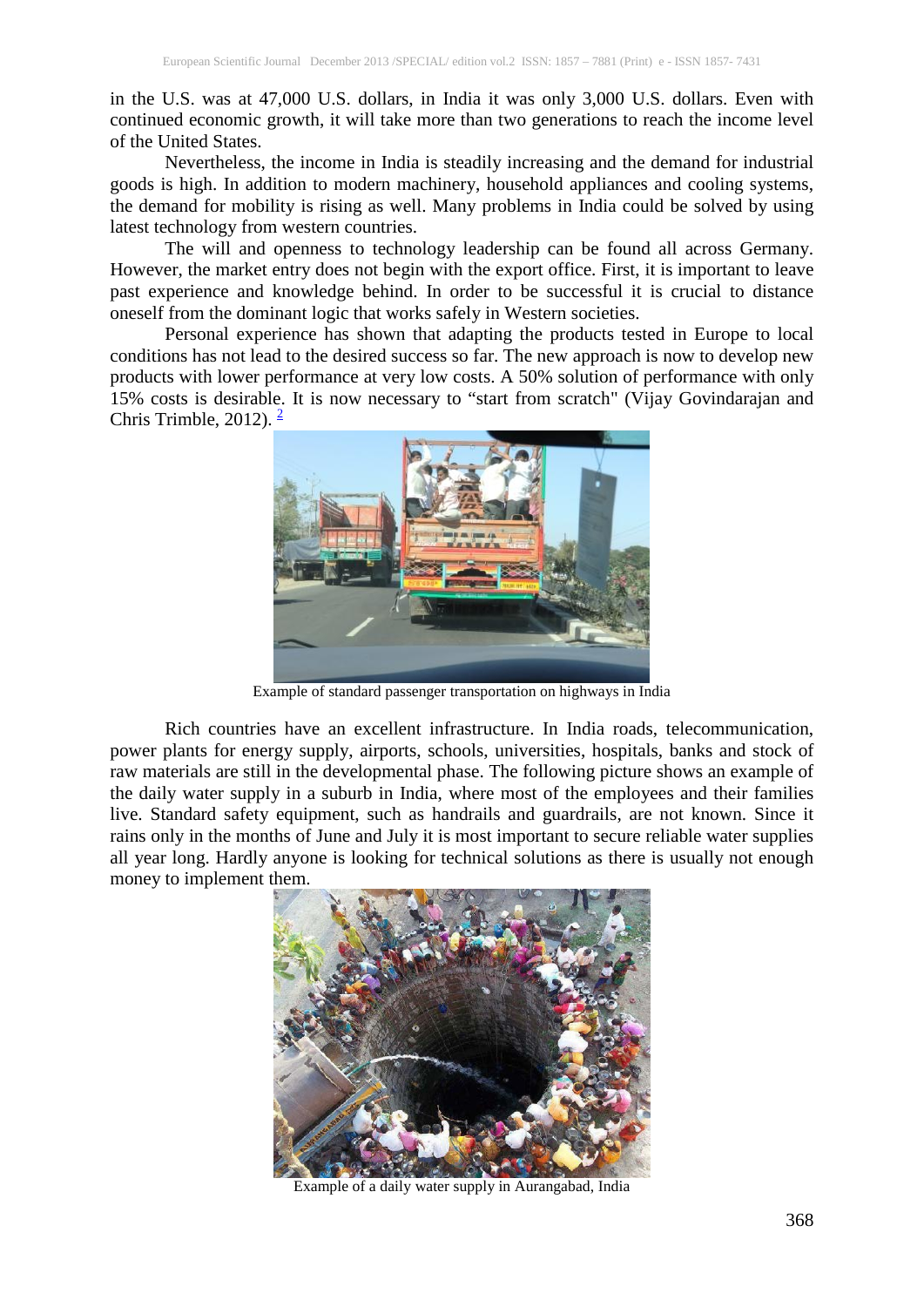The introduction of new products and ideas at the low price market is often considered critical in Western societies. This is due to the fact that in the Western civilization culture and legal traditions are different and knowledge of the consumer and safe working conditions are provided, so it is not in India, especially different education level influences this fact.

However, all these are barriers to implementing new technologies. India has better chances with less resistance and faster implementation processes. On the other hand, India has problems for which not even the wealthy countries are able to offer solutions. Nevertheless, it is possible to introduce environmentally friendly technologies that are difficult to establish in Europe as existing systems must be depreciated only once. Derived from three principles the following emerges:

- The market opportunities in India are huge
- India is highly differentiated
- Innovation is the profit, loss of export

This actually marks significant change in the corporate culture for the parent company. Vijay Govindarajan and Chris Trimble mention five levels of thinking. In the first level only the markets of rich countries are interesting. Developing countries do not belong to these markets. The expected profit from export transactions is considered too low. In the second level companies try to sell existing products and to slowly enter the market with the strategy of initially lower numbers and the hope that after a certain time the business increases since it is assumed that the purchasing power is increasing in developing countries. Here mainly those products are marketed which the few rich consumers can afford in developing countries. The third level is the area of customization - existing products are customized according to the requirements. The product is basically the same; there are local manufacturers that can manufacture these components more or less. Achieving a cost advantage by favorably purchasing this, there is always the risk of poorer product quality. In the fourth level a new product is developed from scratch and in the fifth level stakeholders are global and not local.



Example of the "scratch" developed vehicle concept, a vehicle developed in India with a target retail price of about 2000 Euros.

The most interesting approach is the reason for new development. One has to start with the essential requirements of the customers and a solution that contains only the necessary [work. It is important to consider not only the technical solutions but also the](http://upload.wikimedia.org/wikipedia/commons/0/09/Tata_Nano_S) business model, new processes, new involvements and platform developments that can lead to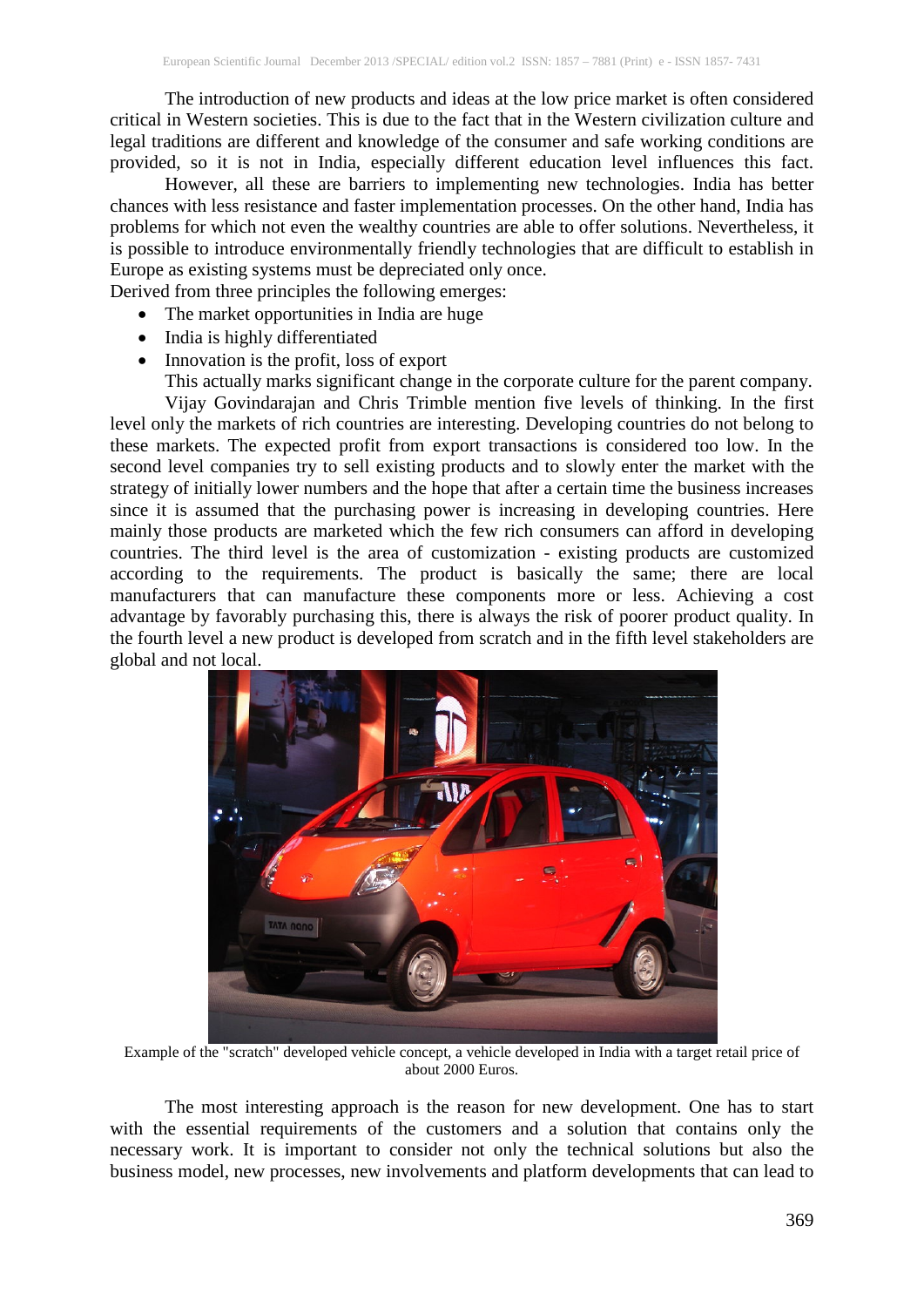success. The generation of knowledge and understanding of both global and local markets, cultures and business models is the basis for a good international team. With a timely and appropriate support from these teams, it is possible to increase the company's business to the effect that the global power center will be located in their area, the local team in India.

Expansion into new markets requires an understanding of customer requirements in these markets and it has to be taken into account for the existing product portfolio. If this new product is successful, there is a chance to not only earn money in India but also in third countries or in Europe.

#### **The influence of the factual and social competence**

The following points serve as a guide for the personality development of the team members:

- The development of a profound understanding of the Indian customers
- Transfer of knowledge and abilities to India
- Social network can transfer local inventions and applications from India to Europe These characteristics are the basis for executives who want to control their

development and provide stability, creativity, versatility, flexibility and ingenuity in India. An awareness of collaboration processes must be ensured in the global organization, for this the following points should be observed:

- Management and leadership circle meetings will be organized in India
- Programs for the formation of the executives in India should be developed
- Innovation conferences in India
- Transfer of staff, responsibility and money to India
- Development of a positive opinion prevails throughout the entire organization
- India is in the spotlight because of expatriates from all over the world
- growing experience
- Corporate events in India
- Creative Board appointments
- Creation of separate business scorecards for India with full earnings expectations and a focus on India

Personal experiences in India have shown that a strong localization strategy and the idea of a new product development are very important. The biggest barrier is not science, technology or budget. The management and organization play an important role for business success here.

The new company site should be officially established inspite of buying existing indian companies. Talented team members should come from within and outside the company. It should be noted that the new team should have both knowledge of the Indian market as well as experience in working techniques of the West. Unfortunately, there are only few such professionals on the free labor market. Here, the industry has to compensate the deficits through special training. Employees need to understand what the Indian market needs and they need to be able to develop solutions for these requirements. A technical feasibility from the available options must be developed and the existing market suppliers need to be taken into account. Furthermore, one should work closely with sales and marketing and keep active exchange with the R & D team as existing processes from Europe must be revised and sometimes even re-defined.

The local team is strengthened by the ability to access all the resources of the parent organization when specific development opportunities are not available in India. Designated employees of the parent organization or a "Lead Factory" have two tasks, the support of their own projects and of the new organization in India. By licensing payments from India to the "Lead Factory" a signal is being sent that expertise and support is being delivered and will be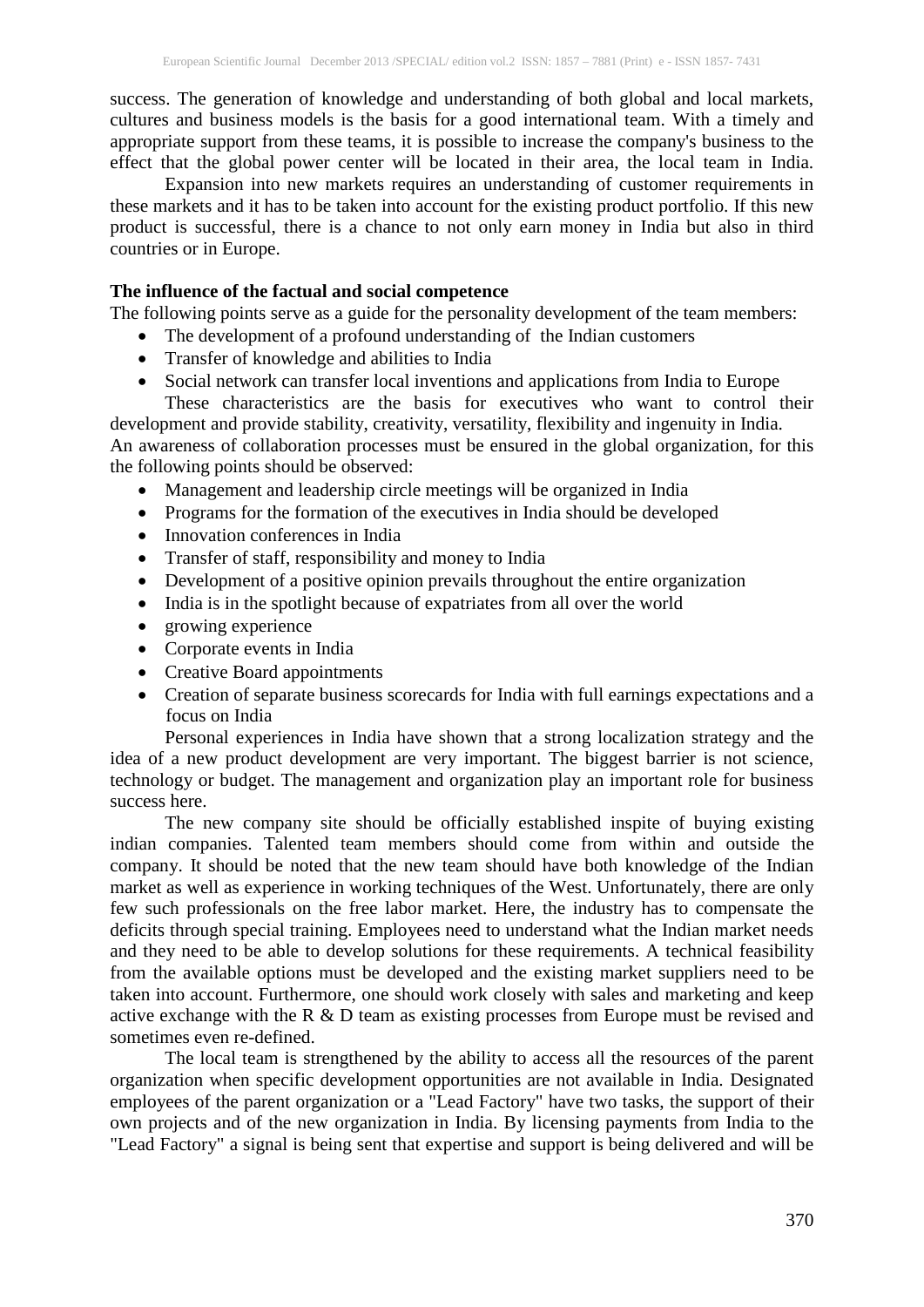paid for. Apart from the need to carry this out for tax reasons, the employees of the parent organization are more motivated to transfer knowledge if monetary compensation exists.

The leaders of the global organization should receive reports on a regular basis for early detection. This is an ideal "customer scorecard" with the following contents:

- How large is the Indian market?
- Which target prices are accepted by the Indian market?
- Will the customer endorse the risk for a new revolutionary product?
- Which other competitors are in the market, how fast and how aggressive are they?
- Can the right product be developed and is this product also manufactured under the existing budget?

In order to incorporate experience faster, monthly, or even weekly leaders must adjust the plans in even smaller intervals. This also speeds up the team building and knowledge transfer in both directions. A rapid and disciplined learning process should include the following:  $\frac{3}{2}$ 

- Development of a team as quickly and cheaply as possible
- Awareness of decision-making on the basis of clearly identified "Lessons Learnt" Effects
- How good is the team at finding creative solutions and in the implementation of the defined strategy?

Successful business leaders need to possess great knowledge and should have a strong accomplishement. Very important are also the social skills of the corporate headquarters and its subsidiaries. In international network entities must be represented, who know each other.

Multinational organizations must ensure the economic support through networks. The best ideas do not always come from the corporate headquarters and that is why the development of networks across boundaries should be promoted. The way of thinking, the actions and leadership of an Indian team do not differ significantly from global companies.

When setting up the network between the parent organization and India the personal bond between the Western world and the new client is very valuable. The mentality of different cultures must be understood to integrate into a new world with a different language, social habits, working hours and climatic conditions. Regarding the product definition, a comparison between existing solutions and the real needs is helpful. It is always to examine whether production processes and material selection of the parent company in the West are also suitable for India. A process analysis and the courage to change are beneficial.

## **The Indian Culture**

The friendly conversational style based on face-saving co-operation can have drawbacks, if one follows habits and experiences of the European culture. Vejn Sredić describes to his long experience in India: **4**

"India is a multi-faceted, for Europeans often confusing country."

However, if one is willing to understand the mindset of Indian culture, India offers huge opportunities.

Scheduling and conflict management usually need more time, compromise is much easier to achieve, provided one considers that neither party loses their face. By the willingness to adapt and redefine processes goals can be easily achieved but also the rule "create trust" applies here. Europeans often do not trust the Indians and have the feeling that Indians lie. Hard suspicion is not necessary but caution and examination are essential for success. In India, one loves long and extensive negotiations. Room for negotiation should be budgeted and it should be covered in the goal setting strategy. For Europeans it is not easy to build networks and it is possible that there are unlimited possibilities. In the public sector, it is very advisable to rely on local organizations, especially when it comes to approvals and compliance issues. Strikes are not uncommon and can lead to massive cost and schedule